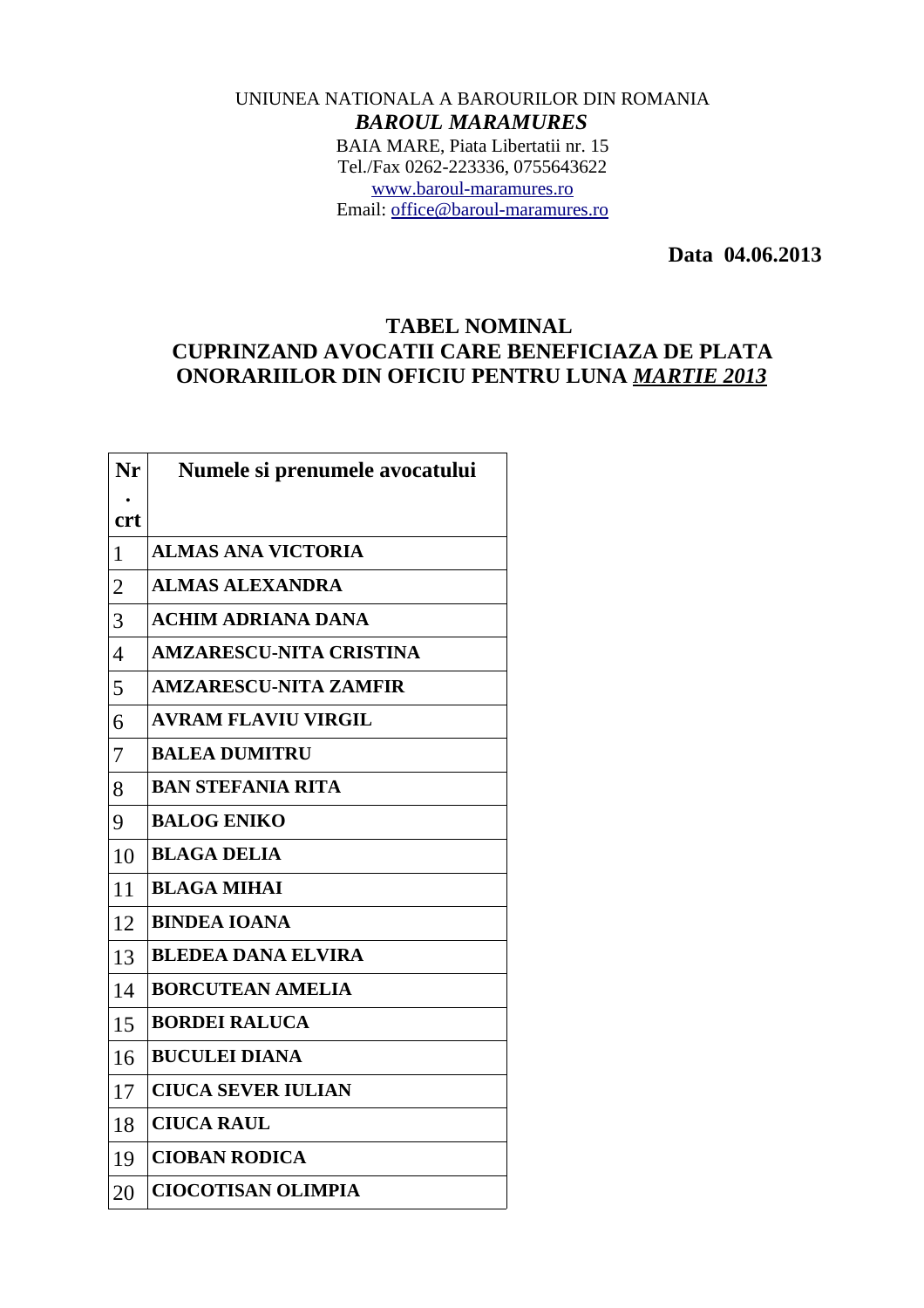| 21 | <b>COMAN AMALIA</b>             |
|----|---------------------------------|
| 22 | <b>COTUTIU CRISTINA</b>         |
| 23 | <b>DOMSA ANGELICA</b>           |
| 24 | <b>DENES MARIA ANASTASIA</b>    |
| 25 | <b>DRAGOMIR IULIANA</b>         |
| 26 | <b>FARCAS CLAUDIA</b>           |
| 27 | <b>GIURGIU ADRIAN</b>           |
| 28 | <b>GIURGIU LIANA</b>            |
| 29 | <b>GRAD OVIDIU</b>              |
| 30 | <b>GORON ANAMARIA</b>           |
| 31 | <b>HOTEA NELICA</b>             |
| 32 | <b>HORGOS RAZVAN</b>            |
| 33 | <b>IACOB DIANA</b>              |
| 34 | <b>IACOB NATALIA</b>            |
| 35 | <b>ILUTI ALINA</b>              |
| 36 | <b>IUSCO VIORICA</b>            |
| 37 | <b>INDRE TIMEA</b>              |
| 38 | <b>LEONTE CORNELIA</b>          |
| 39 | <b>LIBOTEAN IONELA</b>          |
| 40 | <b>LUPSE MARINELA</b>           |
| 41 | <b>MAROZSAN RALUCA</b>          |
| 42 | <b>MESAROS TOMOIAGA ANDREEA</b> |
| 43 | <b>MIC SINZIANA LUIZA</b>       |
| 44 | <b>MIHALCA DELIA</b>            |
| 45 | <b>MIHALI ANISOARA IULIA</b>    |
| 46 | <b>MOLDOVAN RODICA</b>          |
| 47 | <b>MOTOC ANDRADA</b>            |
| 48 | <b>NEGULESCU SIMINA</b>         |
| 49 | <b>OLAR IULIA</b>               |
| 50 | ONITA IVASCU ADRIAN             |
| 51 | PETRAN MANUELA                  |
| 52 | <b>POP PETRE</b>                |
| 53 | <b>POPESCU OVIDIU HORIA</b>     |